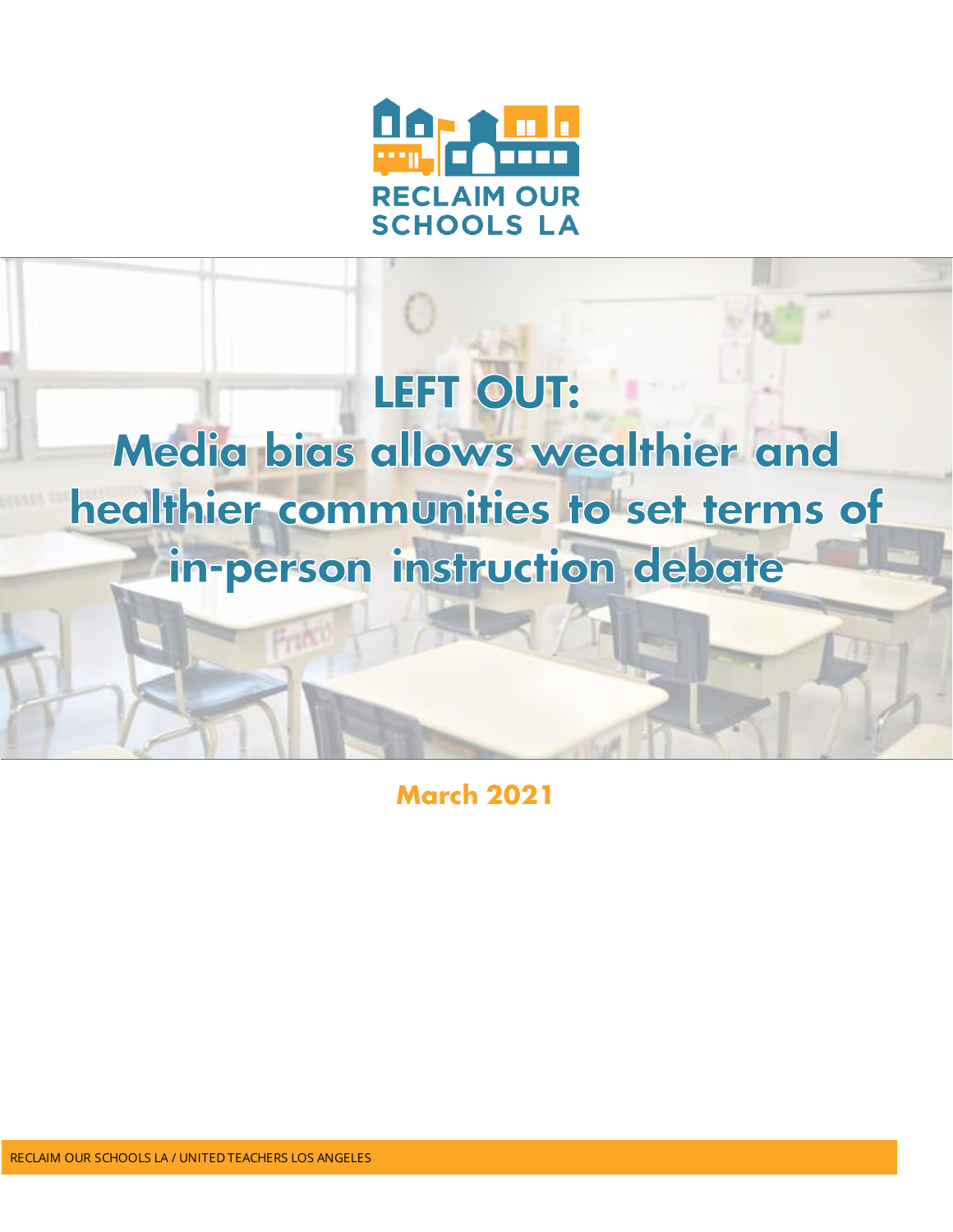## **EXECUTIVE SUMMARY**

There is a disconnect playing out between what parents want for their children during the COVID-19 pandemic versus the narrative that large media organizations have constructed portraying an overwhelming demand for in-person instruction. Corporate media outlets have prioritized the voices of those representing affluent neighborhoods that have escaped the worst health and economic impacts from the pandemic, and those in the business sector who stand to gain financially from a move to in-person instruction, regardless of widespread transmission of COVID-19.

A particularly egregious example of this bias in coverage was a February 17, 2021 editorial from The Editorial Board of the LA Times where they asserted that "most parents vehemently want their kids back in the classroom."<sup>1</sup> The editorial board made this unfounded assertion when polls across the country contradict it: the majority of parents, especially when disaggregated by race (Black, Latinx, Asian) and class (working class/lower-income), will not be ready to send their children into physical buildings for in-person instruction until it is safe. The manufactured narrative portraying an overwhelming demand for in-person instruction is reflected in the supposedly unbiased articles as well as the editorial pages of the LA Times.

This report analyzes the geographic and economic class of the voices the *LA Times* has chosen to elevate on the subject of in-person instruction in the midst of the COVID-19 pandemic. It also examines the position that the quoted individuals take on a return to in-person instruction, especially individuals identified as parents. The analysis covers LA Times articles from June 2020 through January 2021 and finds that the voices of the most affluent are disproportionately given a platform, over those who are most at-risk of exposure to the most debilitating and long-term effects of the pandemic.

We focus on the LA Times because it is a respected national newspaper and arguably particularly important for both shaping the perception of, and the actuality of, public opinion that local politicians use to justify their policy decisions. Our analysis shows that:

- 58% of the voices elevated by the LA Times over the last 8 months have been from professional/higher income individuals, small business owners, or millionaires – even though more than 80 percent of Los Angeles Unified families qualify for Free and Reduced-Price Meals. Less than 9 percent of the voices come from persons identified as working class or low-income.
- Voices are also concentrated among those representing higher income communities within LAUSD, with over 40 percent of voices representing Central and West Los Angeles: voices closest to financial institutions in Downtown and Mid-town Los Angeles and those on the Westside, representing beach communities like Venice, wealthy enclaves like Westwood (consistently one of the most expensive places to live outside of Manhattan) and the Pacific Palisades (where 78% of residents are non-Hispanic white, compared to only 29% in Los Angeles overall).<sup>2,3</sup> Meanwhile, those representing communities in

2 "Los Angeles County (Central)--LA City (Central/Pacific Palisades) PUMA, CA," American Census Reporter, 2019,

<sup>&</sup>lt;sup>1</sup> "Editorial: L.A. Unified is officially out of excuses for keeping elementary schools closed," *Los Angeles Times*, February 17, 2021, <https://www.latimes.com/opinion/story/2021-02-17/editorial-l-a-unified-is-officially-out-of-excuses-for-keeping-elementary-schools-closed>, accessed on February 28, 2021.

<https://censusreporter.org/profiles/79500US0603727-los-angeles-county-central-la-city-centralpacific-palisades-puma-ca/>, accessed on February 28, 2021.

<sup>3</sup> "Los Angeles, CA," Census Reporter, https://censusreporter.org/profiles/16000US0644000-los-angeles-ca/, accessed on March 2, 2021.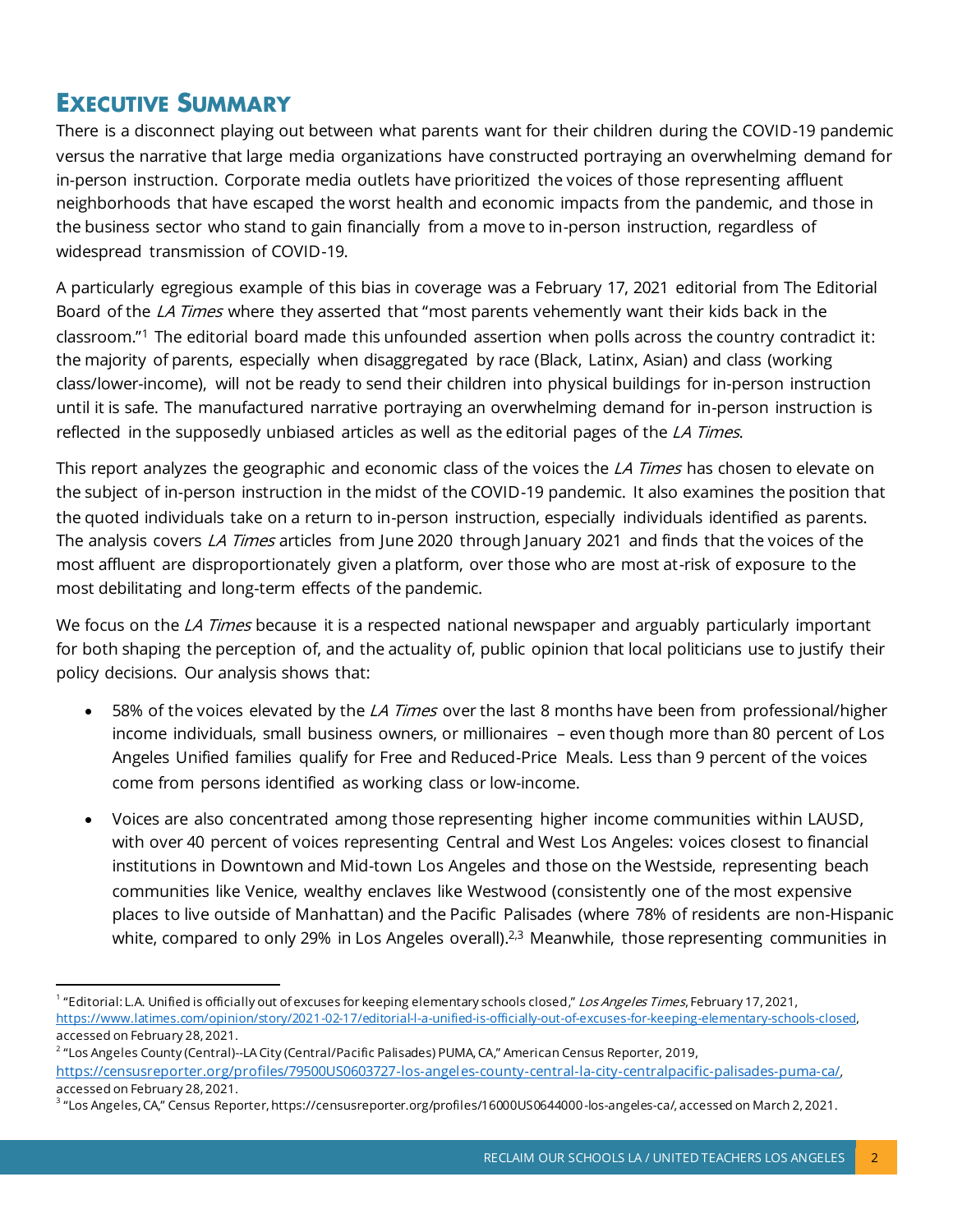South LA (Watts, Gardena) and East San Fernando Valley (Pacoima, Sun Valley) made up less than 10 percent of voices the LA Times has chosen to platform. The geographic disproportionality becomes even more stark when looking only at individuals identified as parents within LAUSD borders: 28%, or over 1 in 4, of the parental quotes come from individuals representing the West Local District.

• Finally, when looking quotes provided by individuals identified as parents, 65% of those quoted say they want to return to in-person instruction now, with only 35% of parents saying to open only when it's safe. Unsurprisingly, given the bias towards providing a platform for higher income individuals and individuals representing wealthier, healthier, and less diverse communities, this last data point contradicts what many surveys show: that most parents want safe, reliable instruction during this crisis. Especially for parents from communities that have suffered disproportionately during this pandemic, this means investing in improved distance learning until it is more clearly safe to return to in-person instruction.

The data are clear: The LA Times is manufacturing a narrative around supposed overwhelming demands for a return to in-person instruction by choosing to dominate their stories with voices from affluent individuals and individuals from geographies that tend to have experienced less illness and death from the pandemic . The implications of this biased coverage are far reaching as it impacts public policy decision making. Politicians like Governor Gavin Newsom, Los Angeles City Councilmember Joe Buscaino, and County Supervisor Kathryn Barger, among others, have taken aggressive stances on reopening schools and the economy despite the depth of illness and death in Black, Brown, and Asian communities – influenced, no doubt, by the media coverage of large news organizations.

A newspaper should comfort the afflicted and afflict the comfortable. When the *LA Times* manufactures a narrative that overrepresents whiter, healthier, wealthier communities, at the expense of communities whose children make up the vast majority of students in LAUSD, they give permission to policymakers to do the same. It is imperative that the media provide people with information they need to make the most informed decisions about their lives, especially one as fraught with consequences as a return to in-person schooling during a deadly pandemic. That requires fairly representing the communities that would be impacted by these decisions.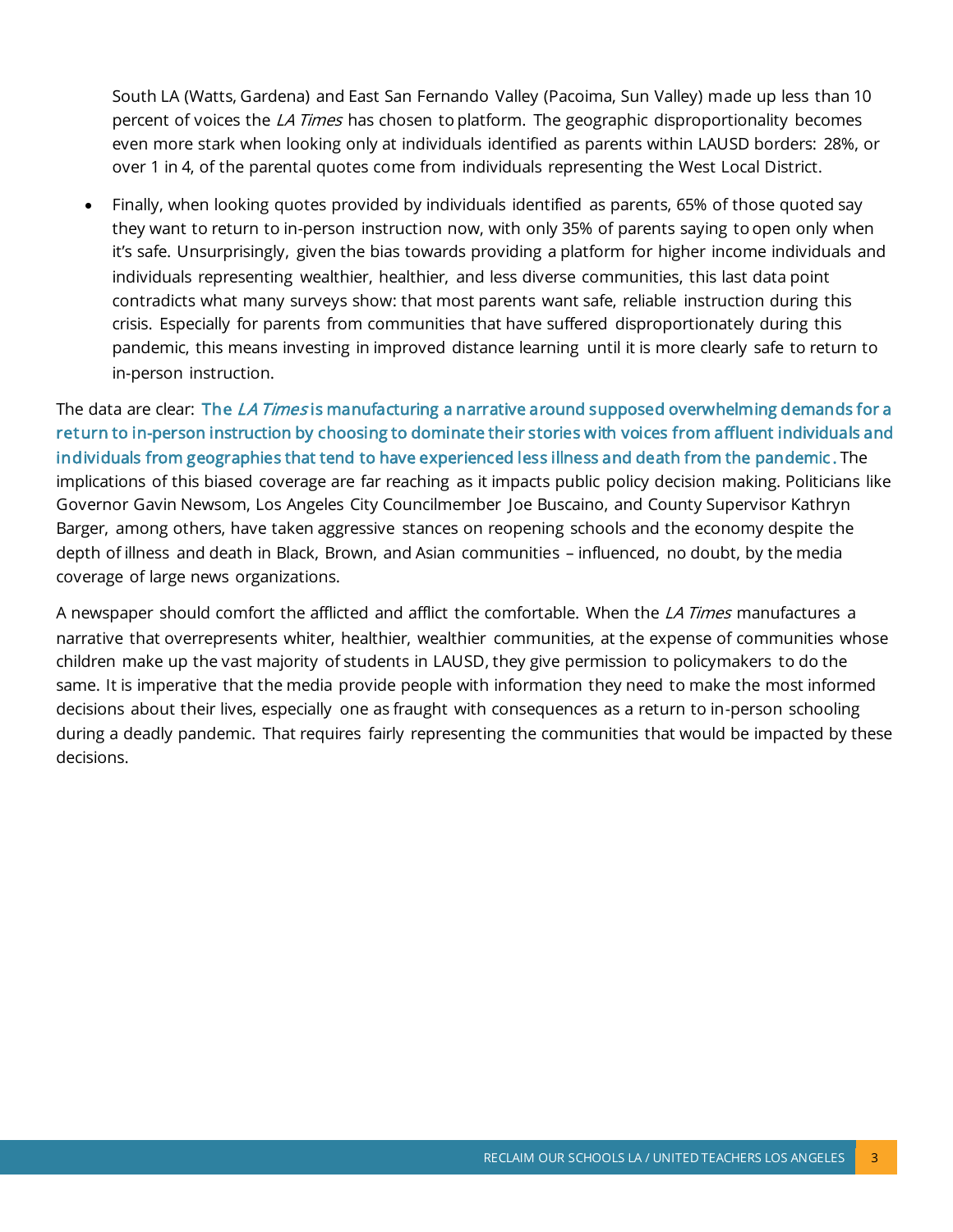# **LEFT OUT: MEDIA BIAS ALLOWS WEALTHIER AND HEALTHIER COMMUNITIES TO SET TERMS OF IN-PERSON INSTRUCTION DEBATE**

Based on polls and articles found in mainstream media, there is a fraught debate on whether in-person instruction should be provided right now during a pandemic. A significant population want to remain in remote learning until community conditions are safe enough to ensure that school staff, students, and their families, who may live with different risk factors such as crowded multigenerational housing, are protected from the virus. There are also many people who believe schools can use in-school mitigation measures such as distancing and hand washing to provide a safe return regardless of community spread. There are some who have calculated a cost-benefit analysis that prioritizes the "learning loss" students are experiencing during a global pandemic over the risk of infection and death. All these varied positions respond to the question: How do we reopen schools during an uncontrolled pandemic?<sup>4</sup>

Science may provide guidance on how to proceed, but that does not necessarily address other factors, such as how the role of corporate mainstream media affects public opinion and elected officials' actions regarding a safe restart of in-person instruction. Polling, when done appropriately, provides a snapshot of where a given population stands at a specific point in time. Many polls and surveys have been performed regarding when students should restart in-person instruction, and the results are varied. FiveThirtyEight surveyed the universe of polls on in-person instruction and found that results vary widely based on several factors, such as how questions are phrased, where the poll is conducted (e.g., if schools have already opened for in-person instruction in that location), and which group is conducting the poll. However, FiveThirtyEight makes three conclusions from its collective analysis:<sup>5</sup>

- 1) The debate on in-person instruction has been simplistically framed using the traditional journalism practice of situating two groups on opposite poles. This approach results in constructing a narrative that pits parents, calling for schools to reopen, against teachers, resisting those demands; even though parents and teachers have roughly the same opinion as the general public.
- 2) This debate has become highly politicized, with Republicans on the "in-person instruction now" side and Democrats on the "reopen when it is safer" side.
- 3) Parents, regardless of political affiliation, are generally satisfied with the decisions made by their school districts.

FiveThirtyEight's first finding is critical. As groups, both parents and teachers' opinion on restarting in-person instruction range across the board but positioning these groups as opposites is a constructed narrative. Polling suggests that parents are generally satisfied with decisions made by their school districts, whether that

<sup>4</sup> This approach has resulted in over 500,000 dead Americans. Perhaps instead we should have a sked the more fundamental question: how do we control the pandemic so we can safely reopen schools and other sectors of the economy?

<sup>&</sup>lt;sup>5</sup> Nathaniel Rakich, "Polls On Reopening Schools Are All Over The Map," *FiveThirtyEight*, February 19, 2021,

<https://fivethirtyeight.com/features/polls-on-reopening-schools-are-all-over-the-map/>, accessed on February 19, 2021.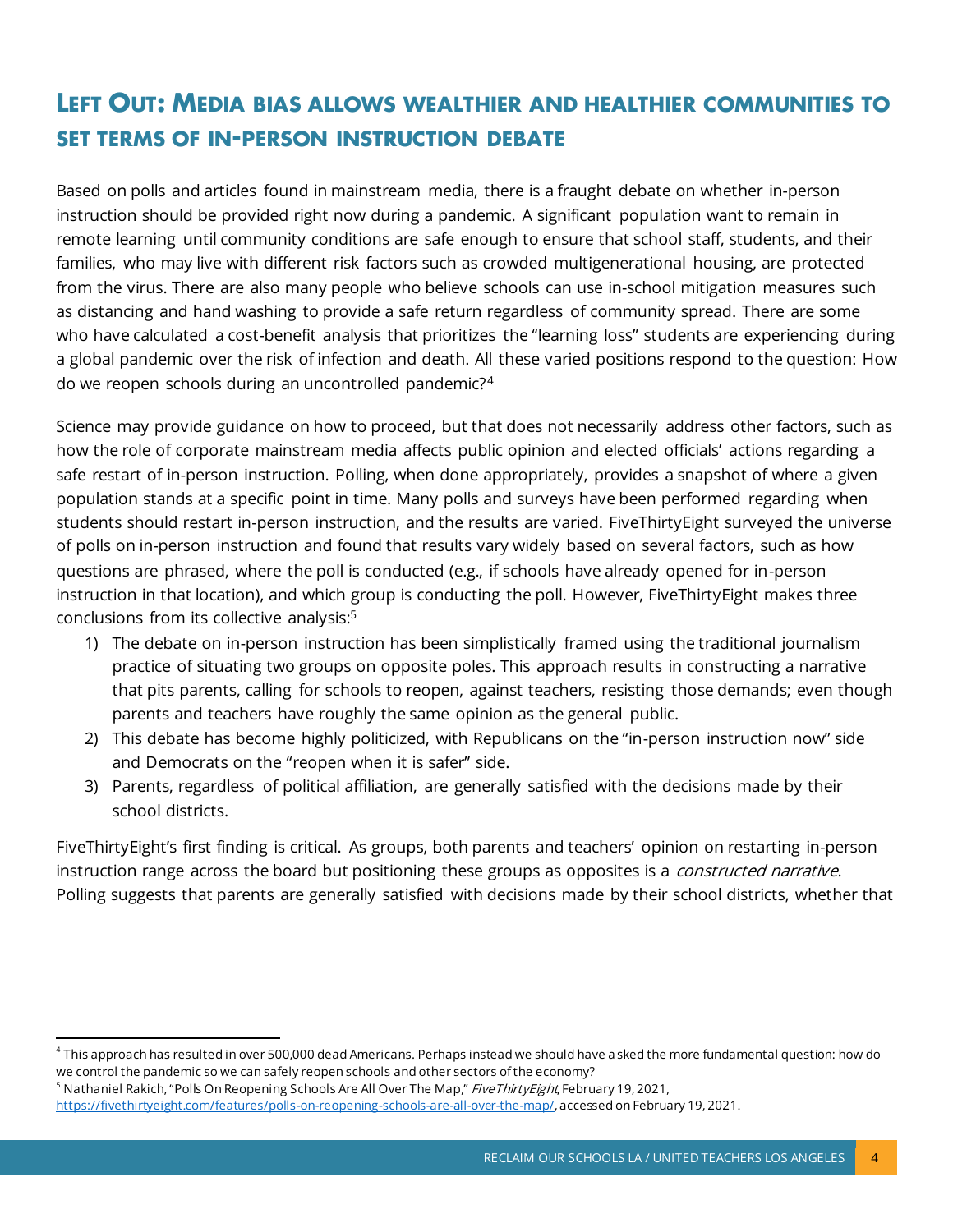decision is to restart in-person instruction now, in-person instruction for vulnerable students only, or staying in distance learning.

*Parents who want more in-person instruction "may have outsized sway with politicians and those hoping for better remote instruction, who are disproportionately families of color," have received less attention.*

Traditional journalism often positions at least two entities on a given issue. However, presenting this as a "balanced" position is not necessarily reflective of actual public opinion. Many polls since the summer of 2020 show that a majority of parents do not feel comfortable sending their children to in-person instruction until it is safer. But if one based their understanding of parents' position on returning to in-person instruction solely on LA Times articles, a conclusion would be well over half of parents want their children to return to school campuses

now. A recent *Chalkbeat* article suggests that parents who want more in-person instruction "may have outsized sway with politicians and those hoping for better remote instruction, who are disproportionately families of color," have received less attention.<sup>6</sup>

Our results demonstrate that mainstream media like the *LA Times* amplifies professional/higher-income voices at the expense of working class/low-income voices. This paper analyzes the class and geography of individuals represented in *LA Times* articles, where LAUSD is central to the article. We find:

- 1. Individuals quoted in these LA Times articles are disproportionately professional/higher-income socioeconomic class relative to the demographics of LAUSD families, where 80% qualify for free or reduced meals.<sup>7</sup>
- 2. Quoted individuals disproportionately represent Central and West Los Angeles: voices closest to financial institutions in Downtown and Mid-town Los Angeles and those on the Westside, representing beach communities like Venice, wealthy enclaves like Westwood (consistently one of the most expensive places to live outside of Manhattan) and the Pacific Palisades (where 78% of residents are non-Hispanic white, compared to only 29% in Los Angeles overall).8,9
- 3. This geographic disproportionality becomes even more stark when looking only at individuals identified as parents: 28%, or over 1 in 4, of the parental quotes come from individuals representing the West Local District.

Analyzing this editorially distorting filter of disproportionate reporting from specific classes and geographies is important for deconstructing how the media helps manufacture consent for policy decisions on in-person instruction, and understanding who benefits from the manufactured narrative that parents want in-person instruction whether or not it jeopardizes lives.

<sup>&</sup>lt;sup>6</sup> Matt Barnum, "Polls show most — though not all — parents are getting the type of instruction they want for their kids," Chalkbeat, February 18, 2021[, https://www.chalkbeat.org/2021/2/18/22289735/parents-polls-schools-opening-remote](https://www.chalkbeat.org/2021/2/18/22289735/parents-polls-schools-opening-remote), accessed on February 18, 2021.

<sup>&</sup>lt;sup>7</sup> "Los Angeles Unified," Education Data Partnership, [http://www.ed-data.org/district/Los-Angeles/Los-Angeles-Unified,](http://www.ed-data.org/district/Los-Angeles/Los-Angeles-Unified) accessed on February 16, 2021.

<sup>8</sup> Los Angeles County (Central)--LA City (Central/Pacific Palisades) PUMA, CA," American Census Reporter, 2019,

https://censusreporter.org/profiles/79500US0603727-los-angeles-county-central-la-city-centralpacific-palisades-puma-ca/, accessed on February 28, 2021.

<sup>9</sup> "Los Angeles, CA," Census Reporter, https://censusreporter.org/profiles/16000US0644000-los-angeles-ca/, accessed on March 2, 2021.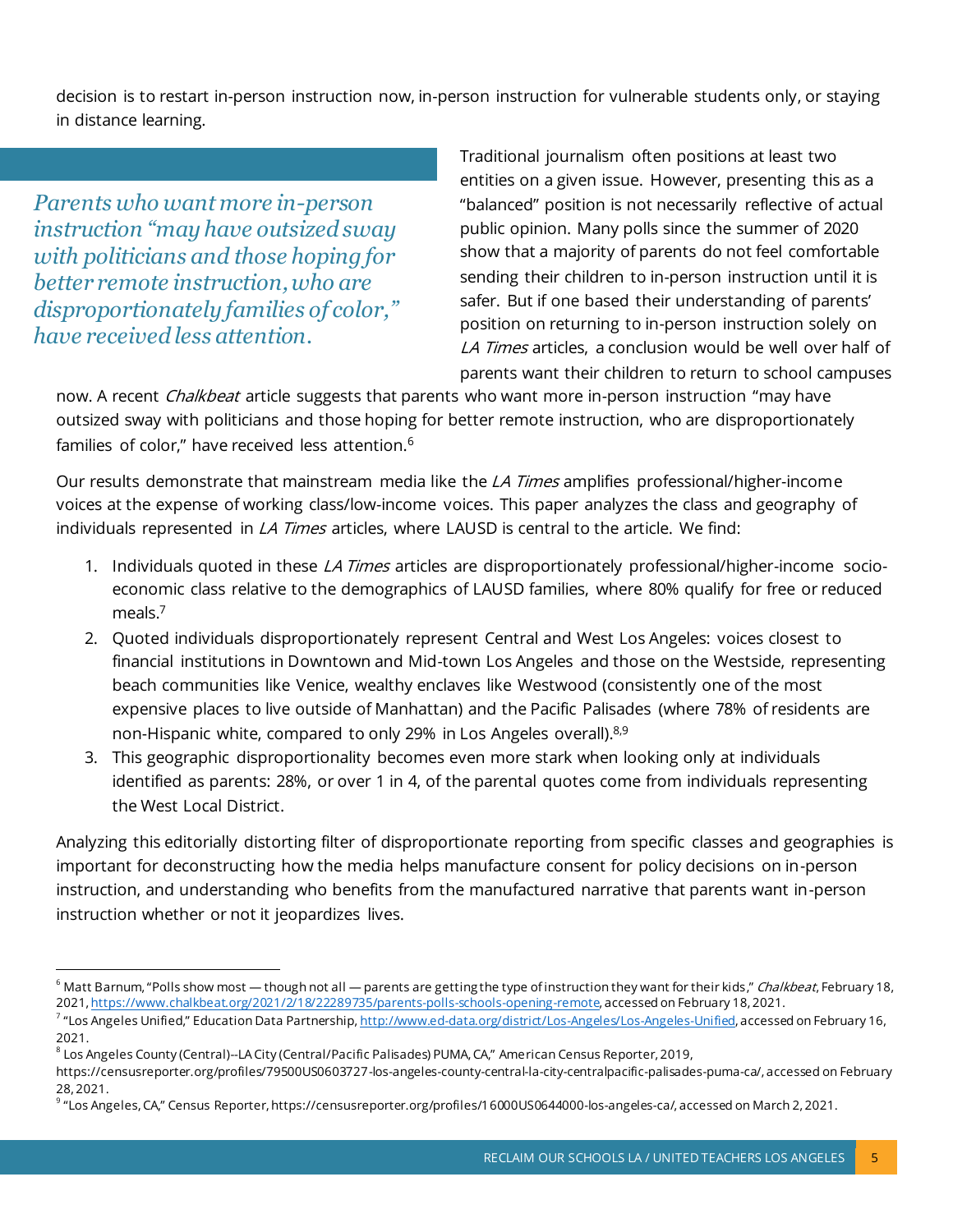## **METHOD**

We focused on the LA Times because it is a respected national newspaper and arguably particularly important for both shaping the perception of, and the actuality of, public opinion that local politicians use to justify their policy decisions. We reviewed *LA Times* articles written by 22 reporters and columnists from June 2020 (the approximate start of the summer COVID surge) through February 5, 2021.<sup>10</sup> We found 105 articles on LAUSD from June 25, 2020 to February 5, 2021. Articles on LAUSD like School Board elections and defunding the school police are included in the study even though there is no mention of returning to school for in-person instruction or distance learning. Articles on tutoring services during a time of remote learning or restarting inperson instruction in other California counties that do not mention LAUSD are not included among the 105 articles.

We counted a total of 304 quotes by individuals in the 105 articles. We did not count the individuals who are directly related to the LAUSD or public health governance, rather only counting what we classified as supplemental voices (herein referred to as "voices") in the articles. For example, LAUSD Superintendent Austin Beutner and elected political figures and official county-wide or state-wide representatives like Public Health Directors Dr. Barbara Ferrer or Dr. Mark Ghaly are not counted in our analysis. We also did not include Superintendents from other districts that are often compared with LAUSD. If we had included these categories, the count of quotes would be overwhelmingly those three categories. There is a journalistic logic of approaching and quoting individuals with direct authority over LAUSD and school reopening policy. We focused the analysis on the other individuals that reporters chose to supplement their articles. We include school principals, parents, educators, students, pundits, and unnamed voices as voices. We identified multiple variables for the individuals who provided the 304 different quotes, some of which are based solely from the content of the article and some which are based on exogenous sources.

When designating voices, we counted multiple quotes by the same individual in the same article as one voice. A voice may be represented multiple times in the analysis if that individual is quoted in multiple articles. A unique individual will always have the same socio-economic class but may have a different relationship to education or position in restarting schools based in the description of the voice in the discrete article itself.

Among the variables analyzed are:

- 1. Socio-economic class
- 2. Geography
- 3. Relationship to education
- 4. Position on return to in-person instruction

Socio-economic class is designated among the list of working class/low-income, middle class, small business owner, professional class/higher-income, millionaire class or unknown. Socio-economic class determination is determined first as given in the article, second from self-identification, and third if information on employment could be found elsewhere (e.g., LinkedIn). Working class/lower income include tutors who make a stipend, individuals who self-identified with quotes like, "We're mostly working class, and we go to factories and we take the bus." An Uber driver, and part-time workers are also classified as working class/lower income. Middle

<sup>&</sup>lt;sup>10</sup> The *LA Times* is notoriously known to have a non-functional search function for a word search which is why "LAUSD" or "Los Angeles Unified School District," was not used to find articles on LAUSD.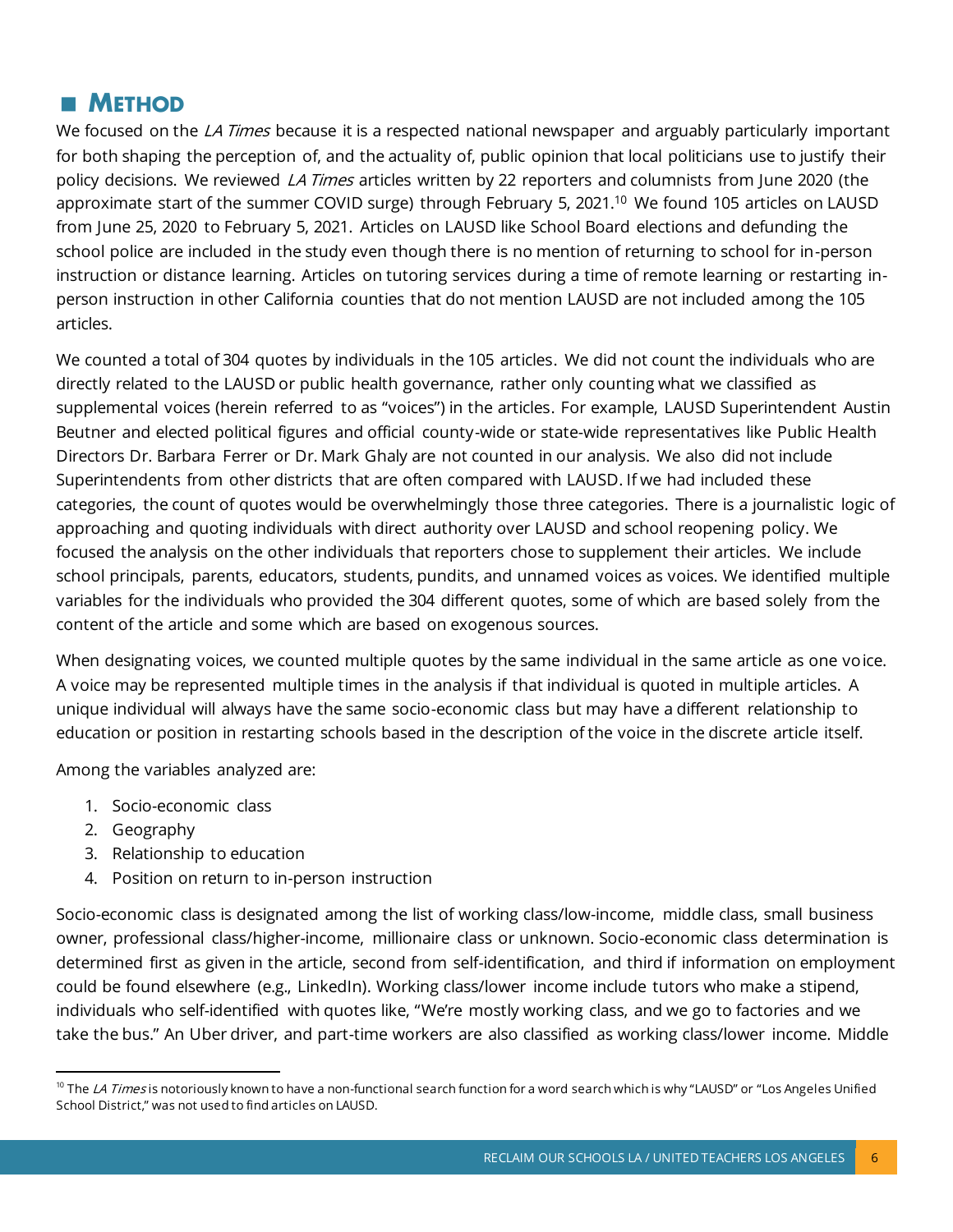class voices include educators, organizational non-managerial staff, and also police officers, librarians and hospital nurses. Professional class/higher income include school and district administrators, professors, doctors, lawyers, managerial staff, and non-profit directors. Elected union officers that come from the membership are coded as their respective socio-economic class (e.g., UTLA officers are educators and classified as middle-class), but a Union Communications Director is coded as a professional. Individuals are coded as millionaires only when it is explicitly mentioned in the article itself.

Geography is based on location as given in the article or the location of the quoted individual's affiliation, such as a school or organization. Geography is then associated with one of the six LAUSD local districts, or "other LA County," or "Not LA County."<sup>11</sup> We matched schools and organizational locations through the maps located on the LAUSD website.<sup>12</sup> When geography is ambiguous based on our geography grouping, web research is conducted to narrow the focus, for example, San Fernando Valley is large and the size of city of Philadelphia. Through additional research, the location can be narrowed to West San Fernando Valley (Northwest District) and East San Fernando Valley (Northeast District).

Relationship to education is based on the description in the article itself and is chosen from a set list of educator, parent, student, educational organization, other organization, or unknown/other. Educator includes teachers and other educational setting classifications like counselor, school nurse, school librarian, or school psychiatric social worker. Parents and students are designated as identified in the article. Education organization is used as the designation when the individual is affiliated with a university, college, individual K-12 school campus, or an organization whose mission is based on education. Other organization is designated when an individual is associated with an organization, corporation or company whose mission is not directly related to education, such as a law firm, healthcare company or community organization. Coding the category of "relationship to education" is based on the context of the article. For instance, Melina Abdullah, co-founder of Black Lives Matter LA, is quoted as a parent in a *LA Times* article regarding education, so she is coded as a "parent" instead of "other organization."

## **RESULTS**

#### **E** EClass

We found that the *LA Times* quoted professional/higher-income individuals most frequently. 44.1% of voices are categorized as professional/higher-income, versus only 6.9% from working class/Lower-income individuals. When professional/higher income individuals are grouped with small business owners and millionaires, these individuals make up the majority of voices given a platform by the *LA Times* (see Figure 1). Juxtaposed against the fact that over 80% of LAUSD students receive free or reduced-price meals, in which eligibility is up to 200% of the poverty line, supplemental voices clearly overrepresent professional/higher income voices and are not representative of LAUSD demographics.<sup>13</sup>

<sup>&</sup>lt;sup>11</sup> As a result of designating geography by Local LAUSD District, some designations do not fit with the commonly known areas like South LA, which contains parts of East, South and West Local Districts within that area. Dorsey High School is a known large school in South LA, but when based on the political boundaries, the school resides in the West Local District. Additionally, some voices reside just outside the LAUSD boundaries, like Lynwood or Burbank. These voices are designated as "Other LA County," despite residing blocks away from the LAUSD border. <sup>12</sup> Los Angeles Unified School District[, https://achieve.lausd.net/ld,](https://achieve.lausd.net/ld) accessed on February 12, 2021.

<sup>&</sup>lt;sup>13</sup> "Los Angeles Unified," Education Data Partnership, <u>http://www.ed-data.org/district/Los-Angeles/Los-Angeles-Unified</u>, accessed on February 16, 2021.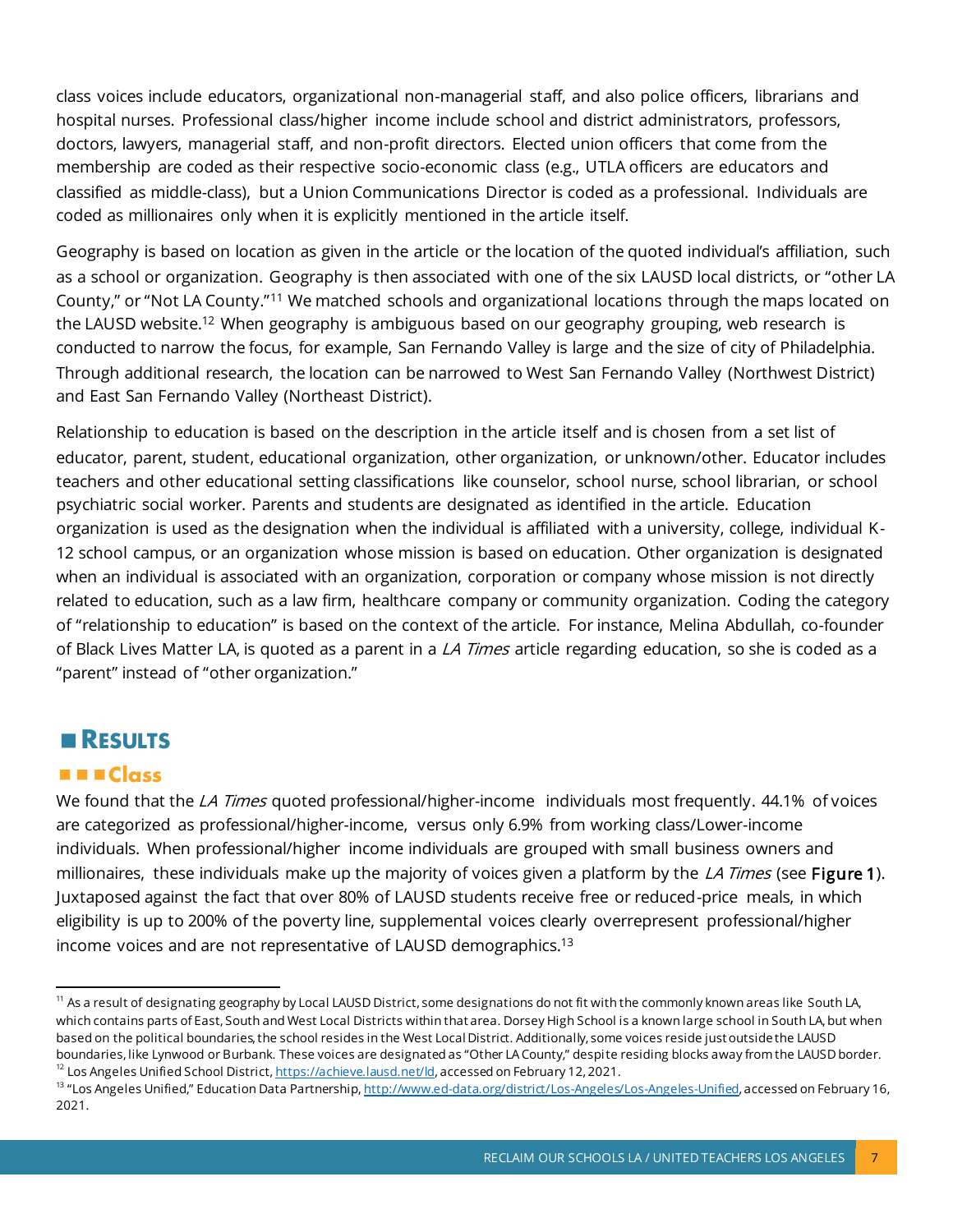

FIGURE 1: LAUSD Eligibility for Free and Reduced Price Meals vs. *LA Times* Voices By Class (excluding "unknown")

### **E E** Geography

LAUSD is the second largest school district in the county and is divided into six local districts: Northeast, Northwest, West, Central, South, and East. The six local districts are roughly the same size, with Central, East and South slightly larger than Northeast, Northwest and West. Each of the six local districts would by themselves be the second largest school district in the State of California behind San Diego Unified. The local districts do not have a clear neighborhood designation are divided like a political district (see Figure 2).

- The Northwest Local District can be described as the West San Fernando Valley, which is adjacent to Simi Valley, and includes neighborhoods like Granada Hills, Encino, and Chatsworth.
- The Northeast Local District can be described as East San Fernando Valley and includes the City of San Fernando and neighborhoods like Pacoima (where approximately two-thirds of adults have less than a high school education) and Sun Valley.<sup>14</sup>
- The West Local District includes wealthy beach enclaves like Venice and Pacific Palisades (where the average household income is over \$300,000); Westwood, home to the world-renowned University of California Los Angeles and which consistently ranks as one of the most expensive places to live outside of Manhattan, as well as Baldwin Hills, the Miracle Mile and parts of South LA.<sup>15</sup>
- The Central Local District includes the financial hub of Downtown Los Angeles (DTLA) as well as rapidly gentrifying neighborhoods such as Eagle Rock and Silver Lake, as well as parts of South LA, including the University of Southern California.
- The East Local District includes heavily Latino neighborhoods such as East L.A. (where 1 in 10 people have tested positive for COVID 19, the highest of any region in the county), and SE Los Angeles County

<sup>&</sup>lt;sup>14</sup> "Los Angeles County--LA (North Central/Arleta & Pacoima) & San Fernando Cities PUMA, CA," Census Reporter, 2019,

http://censusreporter.org/profiles/79500US0603707-los-angeles-county-la-north-centralarleta-pacoima-san-fernando-cities-puma-ca/, accessed on February 28, 2021.

<sup>&</sup>lt;sup>15</sup> Census 2019 American Community Survey "Pacific Palisades Demographics," Point2Homes,

https://www.point2homes.com/US/Neighborhood/CA/Los-Angeles/Pacific-Palisades-Demographics.html, accessed on March 2, 2021.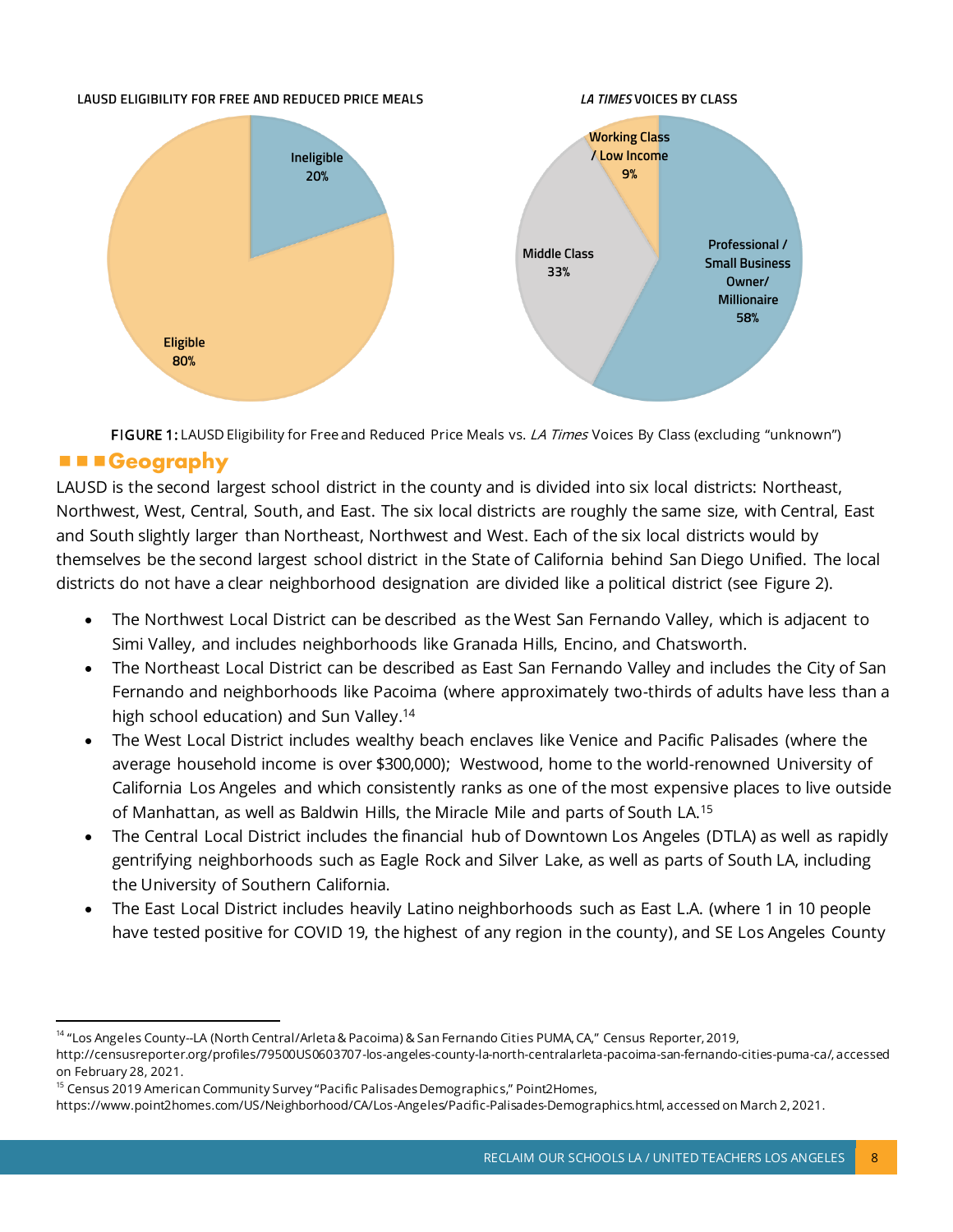cities like Bell, Cudahy and South Gate, which are among the most densely populated areas in the U.S.16,17

• The South Local District includes areas like areas Watts and San Pedro, and cities like the ethnically diverse Gardena, and Carson, one of the cities with the highest Pacific Islander communities in the U.S.<sup>18</sup>



FIGURE 2a: Percentage of LA Times voices by LAUSD Local District, of those voices within LAUSD boundaries FIGURE 2b: COVID-19 cases per 100,000 by Los Angeles Neighborhood as of January 30, 2021<sup>19</sup>

Figure 2a illustrates how the Central and West local districts compose 56% of all the voices from LAUSD when the South and Northeast local districts compose only 12% of all the voices. Juxtaposed against Figure 2b,

<sup>&</sup>lt;sup>16</sup> Marisa Gerber, Andrea Castillo, Julia Barajas, Andrew J. Campa, "COVID-19 has stolen lives, broken families, widened the wealth gap and rewired life in East L.A.," Los Angeles Times, December 28, 2020, https://www.latimes.com/california/story/2020 -12-28/coronavirus-east-la, accessed on February 28, 2021.

<sup>&</sup>lt;sup>17</sup> "List of United States cities by population density," *Wikipedia*[, https://en.wikipedia.org/wiki/List\\_of\\_United\\_States\\_cities\\_by\\_population\\_density,](https://en.wikipedia.org/wiki/List_of_United_States_cities_by_population_density) accessed on February 28, 2021.

<sup>18</sup> https://www.kcet.org/people/elson-trinidad. "L.A. County Is the Capital of Asian America." KCET, 27 September 27, 2013, www.kcet.org/socalfocus/l-a-county-is-the-capital-of-asian-america,Accessed Mar 1, 2021.

 $^{19}$  City News Service, "LA Neighborhood Map Details COVID-19 Cases and Deaths," December 21, 2020, NBC Los Angeles,

https://www.nbclosangeles.com/news/coronavirus/southern-california-coronavirus/los-angeles-la-neighborhood-coronavirus-cases-deaths-mapcovid-19/2490987/, accessed on March 2, 2021.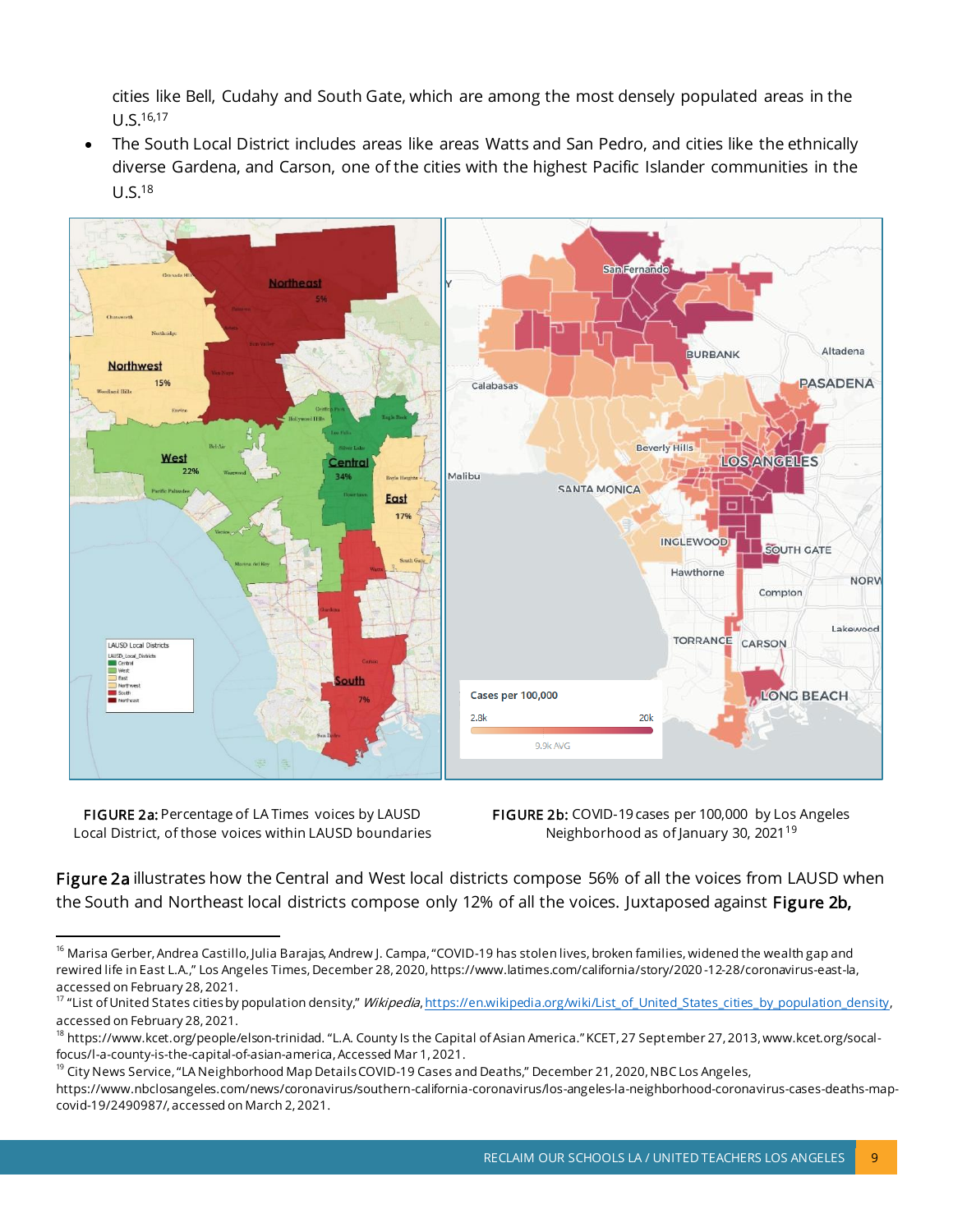which illustrates the cases per 100,000 for Los Angeles neighborhoods, it becomes clear that a high number of voices are coming from areas that have experienced less illness and death from the pandemic. The high number of voices from the Central Local District is partially due to the high number of unions and non-profit organizations located in or adjacent to the downtown area. When considering all voices including those outside of LAUSD, 18% of voices are from outside of LA County. The Bay Area in particular, with 17 voices, represents a greater number of voices than from the Northeast or the South. The LA Times may be competing to represent itself as the paper of record for the state of California, and thus see the need to use statewide voices, but in that process, they further marginalize less financially influential neighborhoods in the LA metro area.

Even though the six local districts are approximately the same size, the LA Times chooses to disproportionately provide a platform for voices from DTLA and the Westside, leaving residents from neighborhoods such as Watts and Pacoima without a prominent platform to speak on the issue of a return to in-person instruction. This geographic disproportionality becomes even more stark when looking only at individuals identified as parents within LAUSD borders: 28%, or over 1 in 4, of the parental quotes come from individuals representing the West Local District

#### **Relationship to Education**

We found that quoted voices are strongly weighted toward individuals from educational organizations. 47% of the quoted individuals are from educational organizations. On the other hand, teachers, parents and students are underrepresented, at 15%, 24% and 4% respectively (see Figure 3 for LA Times voices' relationship to education). The sum of educators, parents and students combined is less than the total number of individuals quoted from educational organizations. This may be indicative of who the LA Times believes is an important voice, seeing leaders in educational organizations as the experts in education. While educational organizations no doubt provide important expertise, editorial decisions bear scrutiny when the result is to provide those leaders a platform at the expense of parents, students, and teachers who would be most directly impacted by policy decisions on a return to in-person learning.



FIGURE 3: Voices by Relationship to Education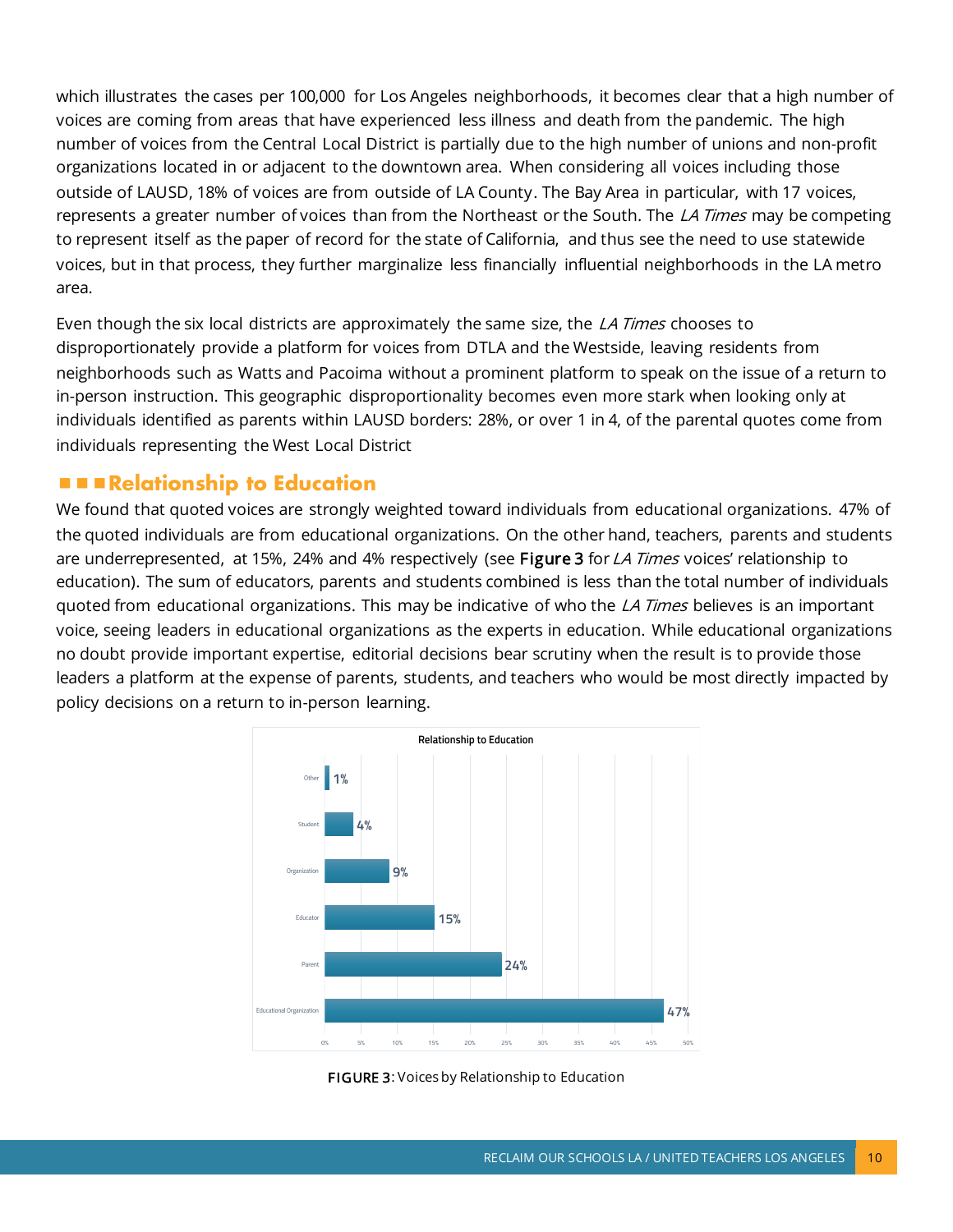#### **PPOsition on return to in-person instruction**

Many polls have been released that examine public positions on a return to in-person instruction during the pandemic. In a June 2020 Politico poll with over 2,000 registered voters, 54% responded that they were

somewhat or very uncomfortable with K-12 in-person instruction. In a May 2020 Politico poll, when COVID numbers were not as high as they would later be in July, 41% said it was a bad idea to return to K-12 schools.<sup>20</sup> The most recent public opinion poll, released on February 24<sup>th</sup> by the Pew Research Center, shows that 59% of all adults believe schools should wait to open until teachers have access to coronavirus vaccines. These numbers are particularly high among communities of color: 80% of Black adults, 69% of Latinx adults, and 72% of Asian adults. But a majority of white adults (51%) agree as well.<sup>21</sup>

*…voters without children represented 70% of the poll population. "They don't have firsthand knowledge of what is happening in schools right now. Mostly, it's being driven by what they're seeing in the media and what's on cable television."*

Looking only at voters regarding restarting in-person instruction can be deceptive. An analysis of the Politico poll in Arizona, a state with a high retiree population, revealed that voters without children living with them represented 70% of the poll population and they may differ dramatically in wanting a return to in-person instruction. Paul Bentz, a pollster for HighGround Inc., one of the oldest public affairs firms in the State of Arizona, stated that voters without school kids "are not dealing with the day-to-day operations of a school, particularly in a pandemic. They don't have firsthand knowledge of what is happening in schools right now. Mostly, it's being driven by what they're seeing in the media and what's on cable television."<sup>22</sup>

Regarding returning to in-person instruction in the articles examined in our analysis, when looking solely at individuals identified as parents, 65% of those quoted say they want to return to in-person instruction now, with only 35% of parents saying to open only when it's safe. The geographic disproportionality highlighted earlier becomes even more stark when looking only at individuals identified as parents: 28%, or over 1 in 4, of the parental quotes come from individuals representing the West Local District. This data point shows that the LA Times may be contributing significantly to the manufactured narrative of pitting parents against the teachers' union, with parents (disproportionately representing wealthier and healthier neighborhoods) represented as majority in favor of an immediate return to in-person instruction.

 $^{20}$  Terms like "uncomfortable," and "bad idea," are terms from the polls. Juan Perez Jr., "Rush to Reopen Schools Worries a Majority of Voters," Politico, June 24, 2020[, https://www.politico.com/news/2020/06/24/rush-to-reopen-schools-worries-voters-337539](https://www.politico.com/news/2020/06/24/rush-to-reopen-schools-worries-voters-337539), accessed on February 17, 2021.

<sup>&</sup>lt;sup>21</sup> Juliana Menasce Horowitz, "More Americans now say academic concerns should be a top factor in deciding to reopen K-12 schools," Facttank, February 24, 2021, https://www.pewresearch.org/fact-tank/2021/02/24/more-americans-now-say-academic-concerns-should-be-a-top-factor-indeciding-to-reopen-k-12-schools/, accessed on February 28, 2021.

<sup>&</sup>lt;sup>22</sup> Matthew Impelli, "Arizona Pollster Suggests Majority of State's Residents Who Want Schools Opened Don't Have Kids," Newsweek, February 16, 2021[, https://www.newsweek.com/arizona-pollster-suggests-majority-states-residents-who-want-schools-opened-dont-have-kids-1569727](https://www.newsweek.com/arizona-pollster-suggests-majority-states-residents-who-want-schools-opened-dont-have-kids-1569727), accessed on February 19, 2021.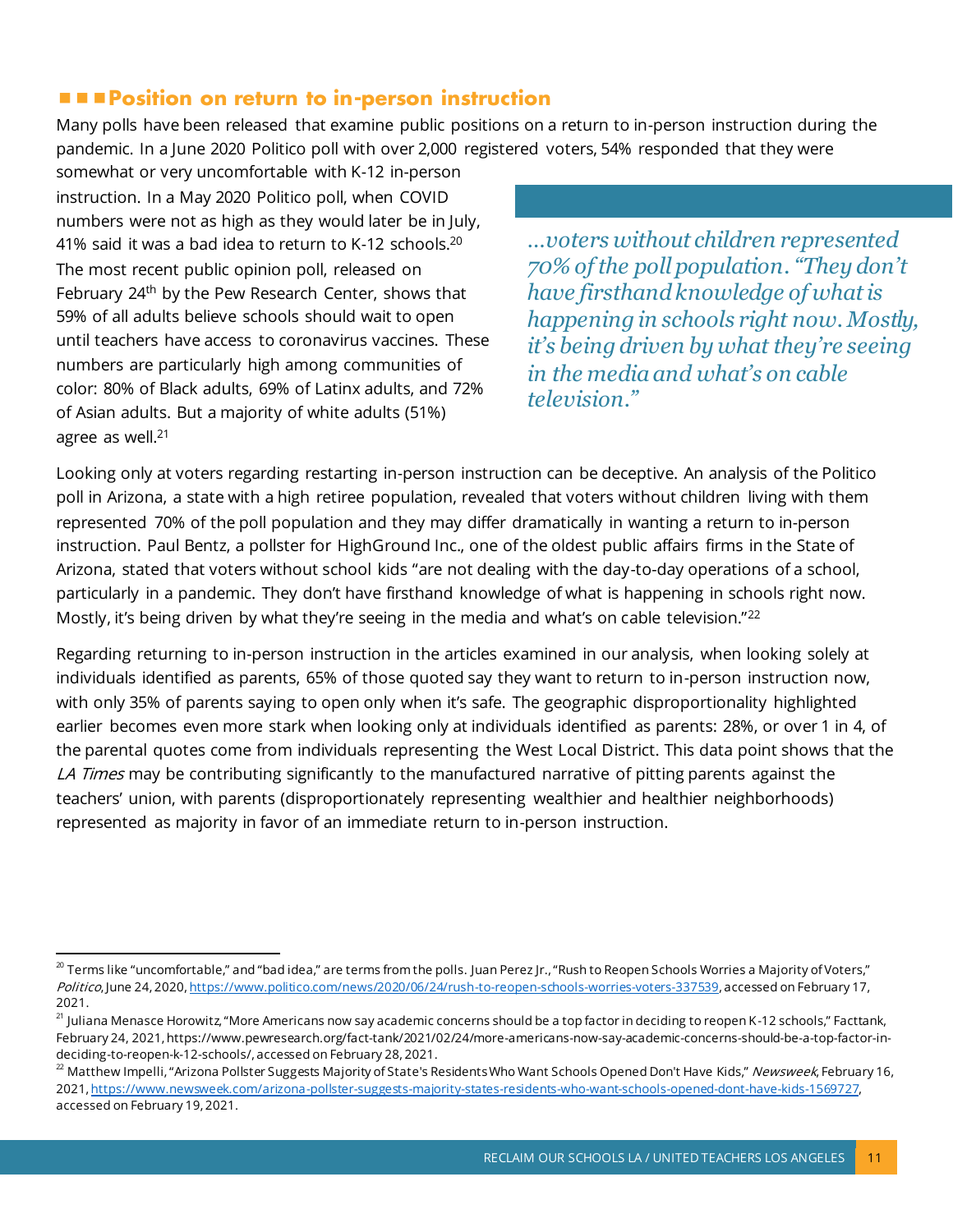The February 17, 2021 LA Times editorial that claimed "most parents vehemently want their kids back in the classroom" and is framed entirely as parents versus teachers, blaming UTLA for schools not fully reopening. <sup>23</sup> This is problematic for several reasons. Firstly, it falsely homogenizes what is likely the true position of many parents in LAUSD. Secondly, it obscures the role of other decision makers: Supt. Beutner and several members of the LAUSD school board have also repeatedly stated that it is not safe to reopen schools due to widespread transmission of the virus. Thirdly, it obfuscates the role of other institutions in the debate, like corporations and business lobbyists such as the Chamber of Commerce and Restaurant Association, who have repeatedly pushed for rushed reopenings of both schools and other workplaces.

For a more realistic picture of where parents stand, we can turn to USC Dornsife, which regularly runs national and Southern California-based polls. USC Dornsife asked 6,066 adult U.S. residents a series of questions from December 23, 2020 through January 19, 2021 regarding consumer behavior, lifestyle, employment, family, health, housing and COVID-19. Looking just at parents with at least one child in TK-12, Figure 4 shows that the lower-income parents were more likely to prefer remote only education. 54% of parents who annually make less than \$25K preferred remote only education while only 32% of parents who annually make over \$150K preferred remote only education. These differential preferences also held when results were disaggregated by race: 61% of Black and 53% of Latinx parents preferred remote only education while only 33% of white parents preferred remote only education.<sup>24</sup>



FIGURE 4: USC Dornsife Coronavirus Tracking Survey: "Given the state of the COVID-19 pandemic in your area and your school's safety protocols, how would you prefer [NAME] to attend school right now?<sup>25</sup>

USC Dornsife also found that lower-income families are more likely to be employed outside of the home, which should suggest that they need the reprieve from distance learning and should want to restart in-person instruction to relieve themselves from childcare and home as the formal education site. However, if instead

<sup>&</sup>lt;sup>23</sup> "Editorial: L.A. Unified is officially out of excuses for keeping elementary schools closed," Los Angeles Times, February 17, 2021, <https://www.latimes.com/opinion/story/2021-02-17/editorial-l-a-unified-is-officially-out-of-excuses-for-keeping-elementary-schools-closed>, accessed on March 2, 2021.

<sup>&</sup>lt;sup>24</sup> Arie Kapteyn, Daniel Bennett, Kyla Thomas, and Jill E. Darling, "Center for Economic and Social Research Understanding Americ a Study, Coronavirus Tracking Survey Methodology and Selected Crosstab Results" Understanding Coronavirus in America, (University of Southern California: Los Angeles, 2021), 176.

 $25$  Ibid.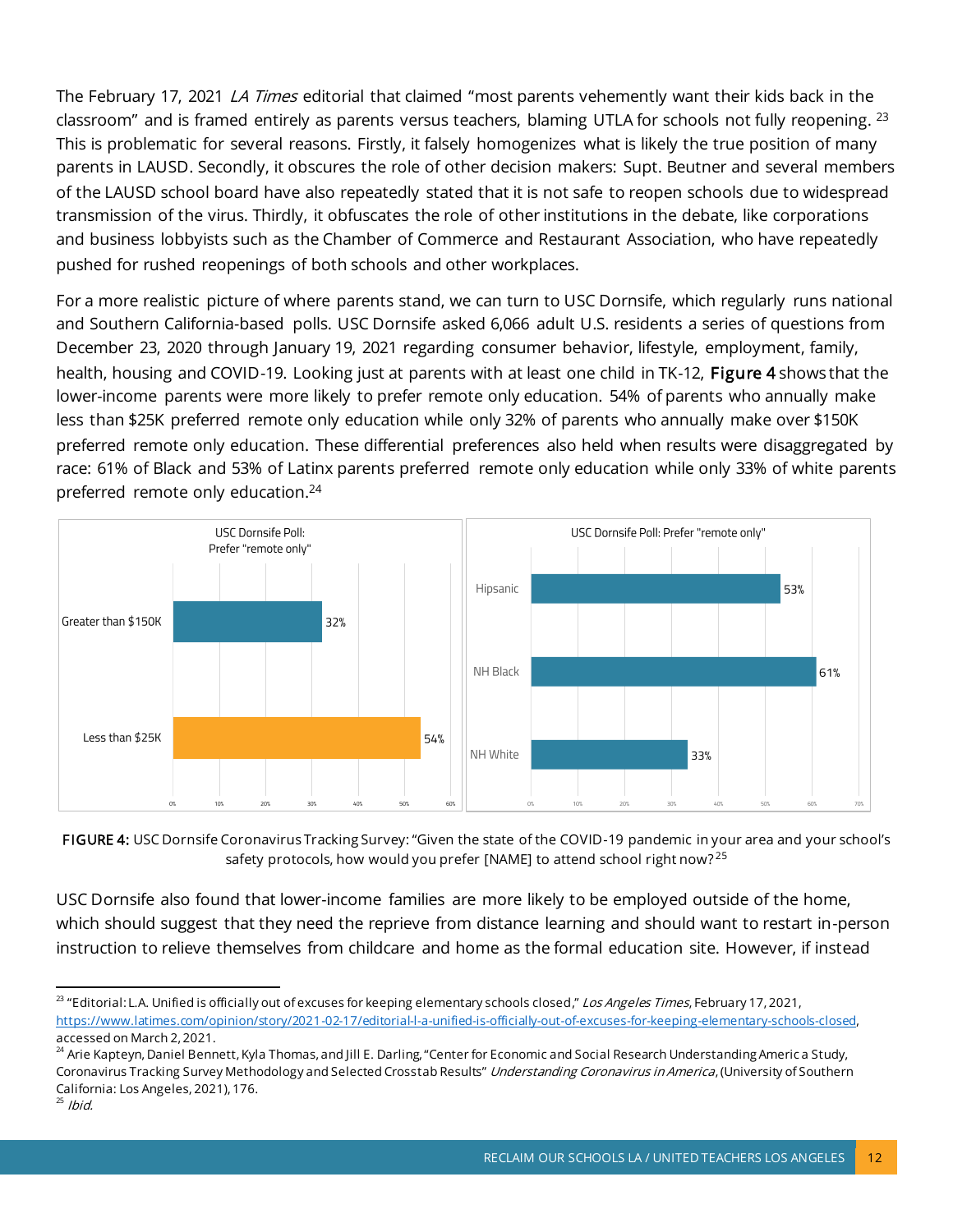we consider the fact that COVID-19 positivity rates and death rates are much higher in lower-income communities, "the greater support for physical school closure among lower-income individuals makes sense" given that "these differential perceptions align with data indicating that lower-income and racial minority individuals and households are disproportionately at risk of death if infected by COVID-19."<sup>26</sup>



FIGURE 5: USC Dornsife Understanding America Survey: belief in likelihood of hospitalization and death, if infected with COVID-19

## **CONCLUSION**

Our analysis shows that the *LA Times* overrepresents professional/high-income voices compared to lowincome voices regarding articles on LAUSD. Our analysis also shows that particular areas within LAUSD (Central and West), which tend to be wealthier and healthier spaces, are overrepresented while other local districts (South and Northeast) which tend to be more impoverished, are underrepresented.The limited number of parent voices and a high number of unknown socio-economic category for parents make drawing conclusions about the breakdown on relative positions on a return to in-person instruction challenging, but with the limited data, professional class/higher income voices quoted in the LA Times are more likely to want to reopen schools for in-person instruction than working class/lower-income voices.

This is not simply a problem with the journalistic method of framing an article using opposite poles and a supposedly "balanced" argument. The editorial staff is in control of choosing content, and reporters have discretion in choosing the voices they provide a platform to represent positions. The choice to provide a disproportionate platform to professional/higher income voices is stark, especially juxtaposed against 80% of LAUSD families being eligible for free and reduced price meals, 18% of Angelenos living in poverty, and an

<sup>&</sup>lt;sup>26</sup> "Parents' Perspectives on the Effects of COVID-19 on K-12 Education, April-July 2020," USC Dornsife, August 3, 2020,

https://healthpolicy.usc.edu/evidence-base/parents-perspectives-on-the-effects-of-covid-19-on-k-12-education-april-july-2020/, accessed on February 17, 2021.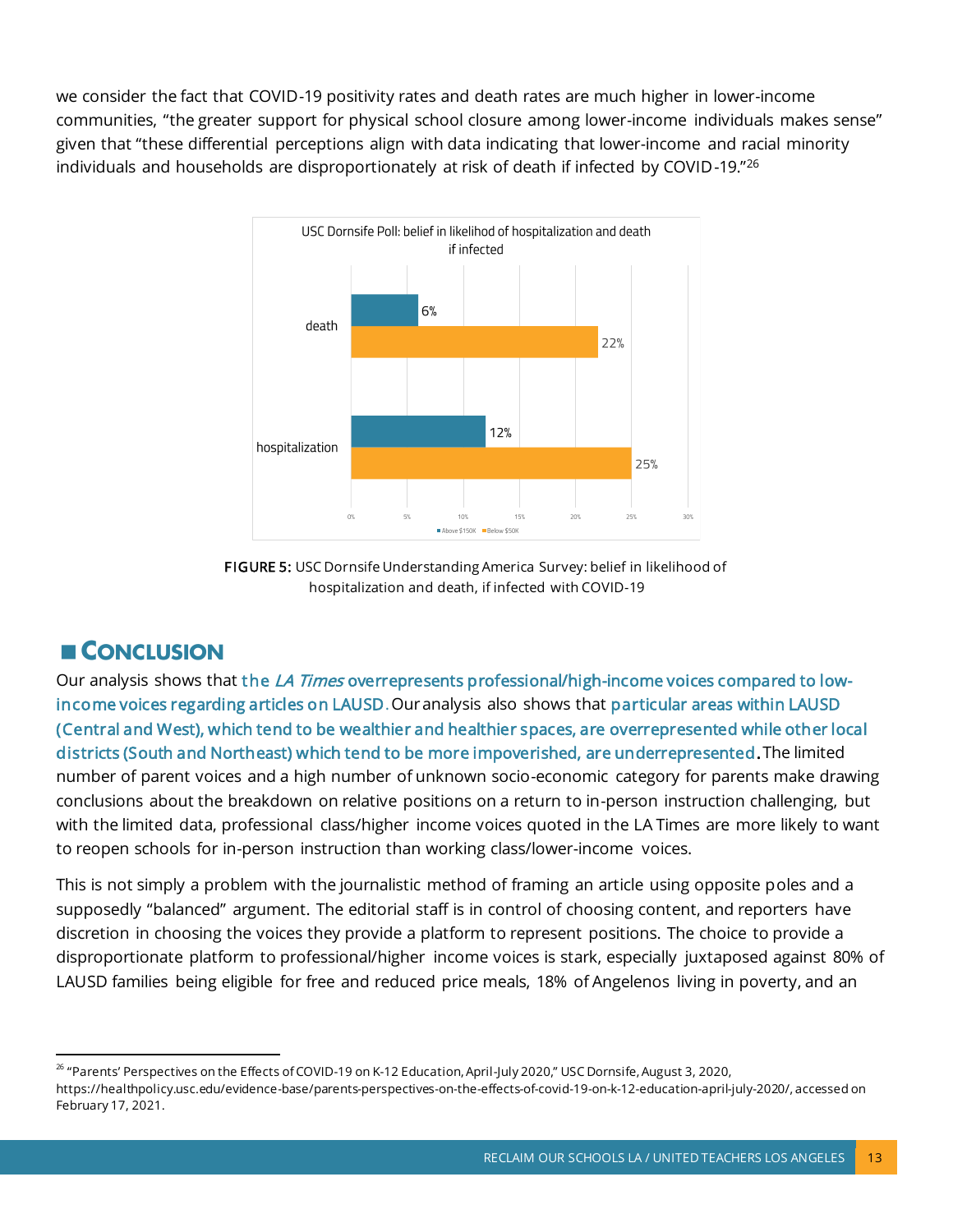*"House Republicans think school reopenings may be their winning issue in key races in the 2022 midterm elections that could help them recapture the chamber." NBC News*

annual median household income of  $$62K.<sup>27</sup>$  The LA Times is utilizing an editorial filter that reinforces the dominant narrative in who is heard – affluent voices – and who is disproportionately silenced – low-income voices.

Additionally, while our research focuses on the socioeconomic class status of *LA Times* voices, questions generated from our study can focus on how racialized

voices are also privileged or suppressed by corporate mainstream media. When corporate media constructs a narrative of pitting parents against teacher unions to frame the in-person instruction debate, other institutions and individuals are rendered invisible. Organizing systems like race, class, and gender are absent or appropriated in the debate, while retail businesses, chambers of commerce, and in particular, the restaurant industry, who have all clamored to "reopen the economy," while hiding behind (predominantly affluent and able to work from home) parents to support their business interests. Our analysis illustrates how a well-respected media institution privileges affluent voices. This constructed narrative pitting parents against organized teachers provides plausible deniability for a neoliberal, pro-business agenda. Republicans have seized this opportunity to target and weaken teachers unions as a key tactic to win important swing districts.<sup>28</sup> Pro-business Democrats have also gone along with this vilification of teachers and their unions, using politics, rather than science, to shape their policies on returning to in-person instruction.

Governor Gavin Newsom's moves on school reopenings is an exemplar of this politics-driven approach that caters to the concerns of wealthier (and more likely to vote) individuals. In August 2020, the State's Department of Public Health passed the Blueprint for a Safer Economy metrics found in Figure 6. In December 2020, the Governor moved the goal posts by stating that School Districts can reopen safely for TK-6 in-person instruction if county numbers were under 28 positive cases per 100,000 without any conclusive scientific r*esearch* to erode safety standards.<sup>29, 30</sup>

Newsom's push to reopen schools comes despite the fact that, by his own admission, his administration has failed to ensure equitable distribution of COVID-19 vaccines.<sup>31</sup> Of vaccines administered in California, only 2.8% have gone to Black residents, 16% to Latinx, and 12% to Asian Americans, while 31% have gone to white residents.<sup>32</sup> The hardest hit communities are receiving the least protection. These inequitable outcomes do not happen in a vacuum: they reflect the broader systemic racism and inequality of our society. This systemic

https://www.foxnews.com/politics/newsom-california-vaccine-rollout-problems-black-latino-communities, accessed on February 28, 2021.

 $27$  "Quick Facts, Los Angeles City," United States Census,

<https://www.census.gov/quickfacts/fact/table/losangelescountycalifornia,losangelescitycalifornia,US/PST045219>, accessed February 21, 2021. <sup>28</sup>Seitz-Wald, Alex, and Allan Smith, "#OpenOurSchools: GOP Targets Teachers Unions in Bid to Retake Suburbs." NBC News, February 16, 2021, www.nbcnews.com/politics/elections/openourschools-gop-targets-teachers-unions-bid-retake-suburbs-n1257899, accessed March 2, 2021.  $^{29}$  The original metrics were for counties with over a population of 106,000 and in October, an additional "Health Equity Index" was added to ensure that the lowest income quartile of the County also fit under the established metrics in order for the County to enter a less prohibitive tier. See California Department of Public Healt[h, https://www.cdph.ca.gov/Programs/CID/DCDC/Pages/COVID-19/CaliforniaBlueprintDataCharts.aspx](https://www.cdph.ca.gov/Programs/CID/DCDC/Pages/COVID-19/CaliforniaBlueprintDataCharts.aspx). <sup>30</sup> John Fensterwald and Louis Freedberg," Newsom offers \$2 billion plan to bring back in-person instruction in elementary grades," *EdSource*, December 30, 2020[, https://edsource.org/2020/newsom-to-announce-plan-to-encourage-in-person-instruction-in-elementary-grades/645983](https://edsource.org/2020/newsom-to-announce-plan-to-encourage-in-person-instruction-in-elementary-grades/645983), accessed on March 2, 2021.

<sup>&</sup>lt;sup>31</sup> "Newsom admits California vaccine rollout problems in Black, Latino communities," Fox News, February 22, 2021,

 $32$  "Vaccines," State of California, https://covid19.ca.gov/vaccines/#California-vaccines-dashboard, accessed on February 28, 2021.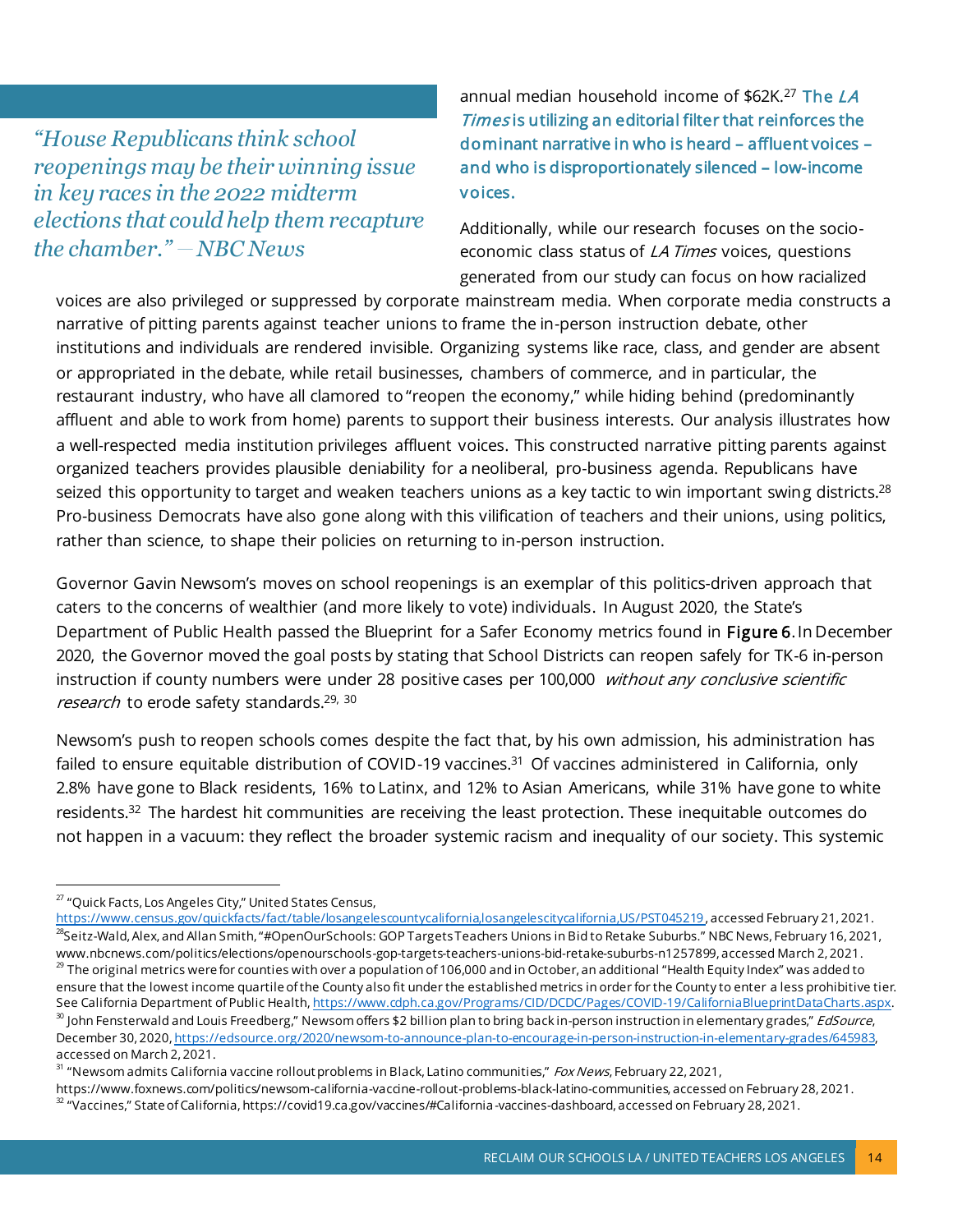racism and inequality is also reflected in the fact that some politicians and media have chosen to privilege wealthier and/or whiter voices over voices of people of color or people living in poverty.

|                                                                                                             | <b>Higher Risk</b><br><b>Lower Risk</b><br>of Community Disease Transmission*** |                    |                 |                |
|-------------------------------------------------------------------------------------------------------------|---------------------------------------------------------------------------------|--------------------|-----------------|----------------|
|                                                                                                             | Widespread                                                                      | <b>Substantial</b> | <b>Moderate</b> | <b>Minimal</b> |
|                                                                                                             | Tier 1                                                                          | Tier 2             | <b>Tier 3</b>   | <b>Tier 4</b>  |
| <b>Measure</b>                                                                                              |                                                                                 |                    |                 |                |
| <b>Adjusted Case Rate for</b><br>Tier Assignment**                                                          | >7                                                                              | $4 - 7$            | $1 - 3.9$       | $1$            |
| (Rate per 100,000)<br>population* excluding<br>prison cases <sup>^</sup> , 7 day<br>average with 7 day lag) |                                                                                 |                    |                 |                |
| Testing Positivity^<br>(Excluding prison<br>cases^, 7 day average<br>with 7 day lag)                        | $>8\%$                                                                          | $5 - 8%$           | $2 - 4.9%$      | $2\%$          |

Figure 6: CA Department of Public Health Blueprint for a Safer Economy metrics

A newspaper should comfort the afflicted and afflict the comfortable. The *LA Times'* editorial bias means that it is instead allowing wealthier, healthier communities to set the terms of the in-person instruction debate. This media bias in turn allows politicians to justify policy decisions that cater to those communities. It is imperative that the media provide people with information they need to make the best possible decisions about their lives, especially one as fraught with consequences as a return to in-person schooling during a deadly pandemic. That requires fairly representing the communities that would be impacted by these decisions.